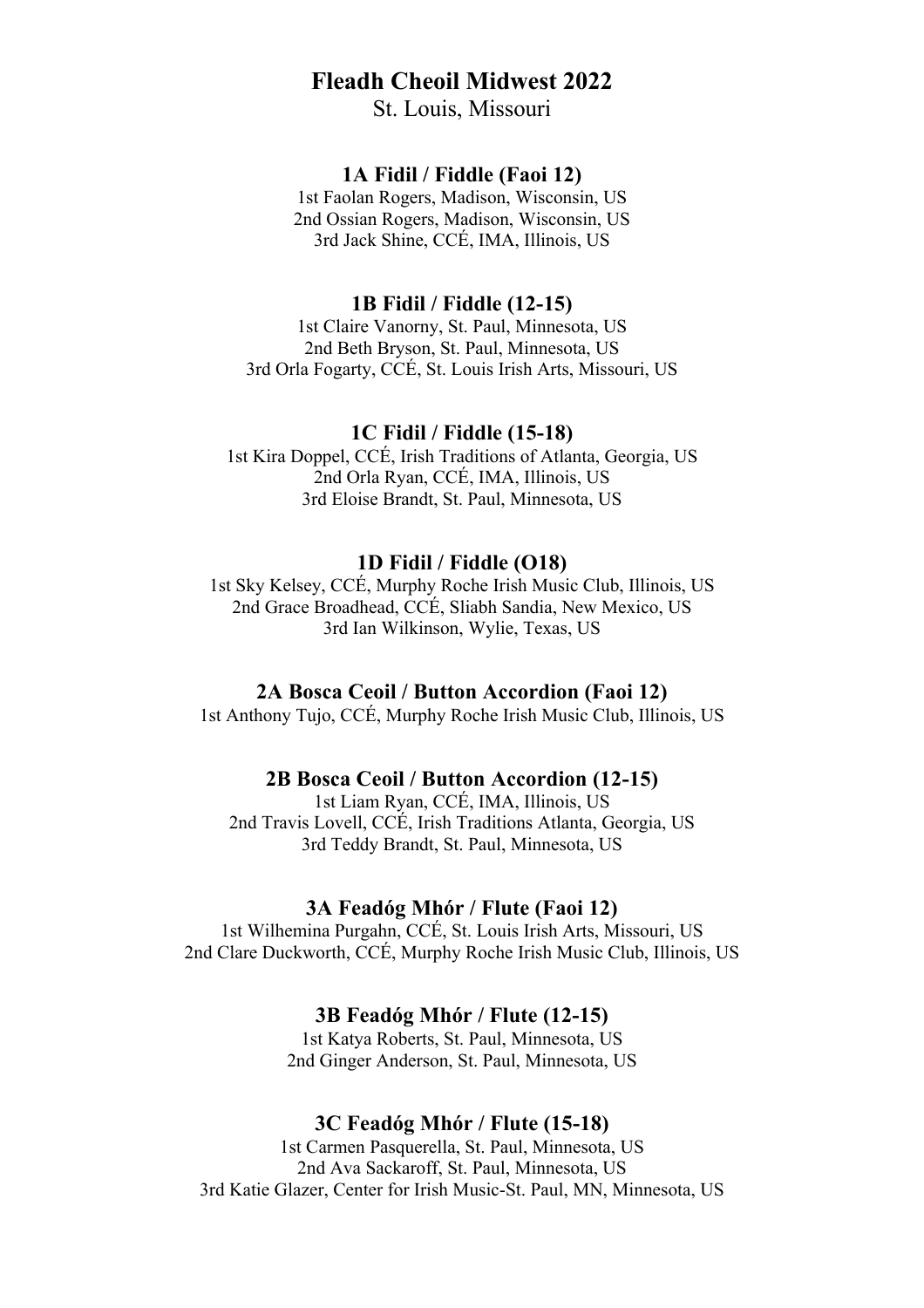#### **3D Feadóg Mhór / Flute (O18)**

1st Sky Kelsey, CCÉ, Murphy Roche Irish Music Club, Illinois, US 2nd Antonio Jasiczek, San Antonio, Texas, US

#### **4A Feadóg / Whistle (Faoi 12)**

1st Henry Miller, St. Paul, Minnesota, US 2nd Caitlin Bishop, CCÉ, St. Louis Irish Arts, Missouri, US 3rd Wilhemina Purgahn, CCÉ, St. Louis Irish Arts, Missouri, US

## **4B Feadóg / Whistle (12-15)**

1st Katya Roberts, St. Paul, Minnesota, US 2nd Ginger Anderson, St. Paul, Minnesota, US 3rd Ellie Schirmer, St. Paul, Minnesota, US

### **4C Feadóg / Whistle (15-18)**

1st Carmen Pasquerella, St. Paul, Minnesota, US 2nd Ciara O'Shea, St. Paul, Minnesota, US

## **4D Feadóg / Whistle (O18)**

1st Anthony Cahill, Dallas, TX, Texas, US 2nd Antonio Jasiczek, San Antonio, Texas, US

#### **5B Cairdín Pianó / Piano Accordion (12-15)**

1st Rio Navarro, CCÉ, Killoran Clancy Whelan, California, US

#### **5C Cairdín Pianó / Piano Accordion (15-18)**

1st Roen Fraser, CCÉ, Puget Sound, Washington, US

#### **6A Consairtín / Concertina (Faoi 12)**

1st Everett Duffy, CCÉ, St. Louis Irish Arts, Missouri, US 2nd Imogen Kiley, CCÉ, Murphy Roche Irish Music Club, Illinois, US

#### **6B Consairtín / Concertina (12-15)**

1st Fiona Ryan, CCÉ, IMA, Illinois, US 2nd John Anderson, St. Paul, Minnesota, US 3rd Allison Hill, Nashville, TN, Tennessee, US

#### **6C Consairtín / Concertina (15-18)**

1st Brianna Brown, CCÉ, St. Louis Irish Arts, Missouri, US 2nd Stella Bishop, CCÉ, St. Louis Irish Arts, Missouri, US 3rd Joseph Shine, CCÉ, IMA, Illinois, US

#### **6D Consairtín / Concertina (O18)**

1st Lily Casey, CCÉ, St. Louis Irish Arts, Missouri, US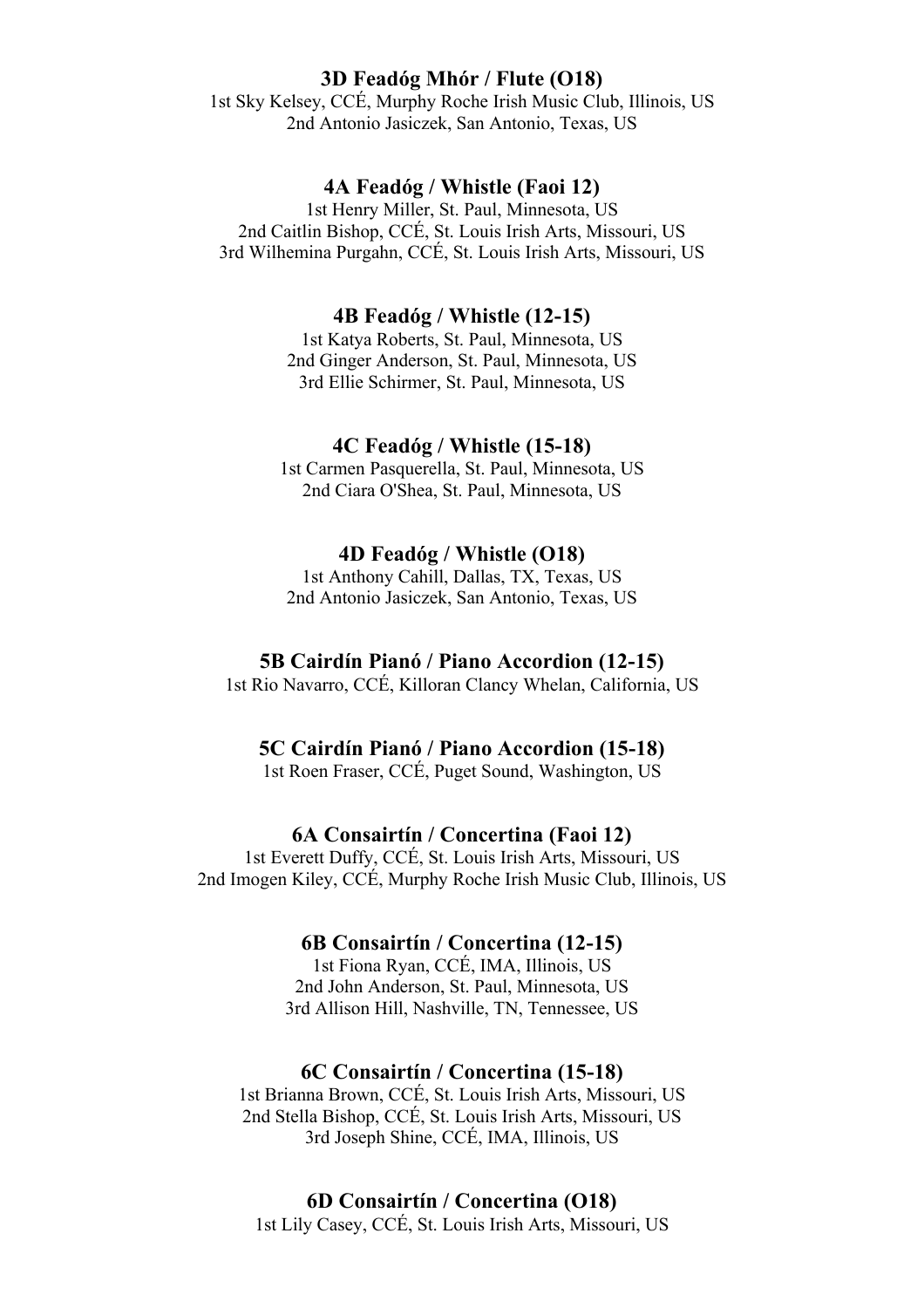#### **7C Píb Uilleann / Uilleann Pipes (15-18)**

1st Liam Shine, CCÉ, IMA, Illinois, US

#### **7D Píb Uilleann / Uilleann Pipes (O18)**

1st Ryan Behnke, St. Paul, Minnesota, US

## **8A Cruit / Irish Harp (Faoi 12)**

1st Faolan Rogers, Madison, Wisconsin, US 2nd Rosie Pitlyk, CCÉ, St. Louis Irish Arts, Missouri, US 3rd Sarah Bishop, CCÉ, St. Louis Irish Arts, Missouri, US

#### **8B Cruit / Irish Harp (12-15)**

1st Sherray Crane, CCÉ, St.Louis irish arts, Missouri, US 2nd Nora Duffy, CCÉ, St. Louis Irish Arts, Missouri, US 3rd Elizabeth Kleissler, CCÉ, St Louis Irish Arts, Missouri, US

## **8C Cruit / Irish Harp (15-18)**

1st Finn Coleman, CCÉ, St. Paul, Minnesota, US 2nd Evelyn Bishop, CCÉ, St. Louis Irish Arts, Missouri, US 3rd Ava Sackaroff, St. Paul, Minnesota, US

#### **8D Cruit / Irish Harp (O18)**

1st Moira Mendez, CCÉ, Murphy Roche Irish Music Club, Illinois, US 2nd Margaret Pruett, CCÉ, St. Louis Irish Arts, Missouri, US

## **9A Orgán Béil / Mouth Organ (Faoi 12)**

1st Caitlin Bishop, CCÉ, St. Louis Irish Arts, Missouri, US

#### **9B Orgán Béil / Mouth Organ (12-15)**

1st Orla Fogarty, CCÉ, St. Louis Irish Arts, Missouri, US

#### **9C Orgán Béil / Mouth Organ (15-18)**

1st Brianna Brown, CCÉ, St. Louis Irish Arts, Missouri, US

#### **10A Bainseó / Banjo (Faoi 12)**

1st Emmett Moore, CCÉ, St. Louis Irish Arts, Missouri, US 2nd Anthony Tujo, CCÉ, Murphy Roche Irish Music Club, Illinois, US 3rd Declan Hays, CCÉ, St. Louis Irish Arts, Missouri, US

## **10B Bainseó / Banjo (12-15)**

1st Ciara Haran, CCÉ, Murphy Roche Irish Music Club, Illinois, US 2nd Collin Fenton, St. Paul, Minnesota, US 3rd Eamon Shine, CCÉ, IMA, Illinois, US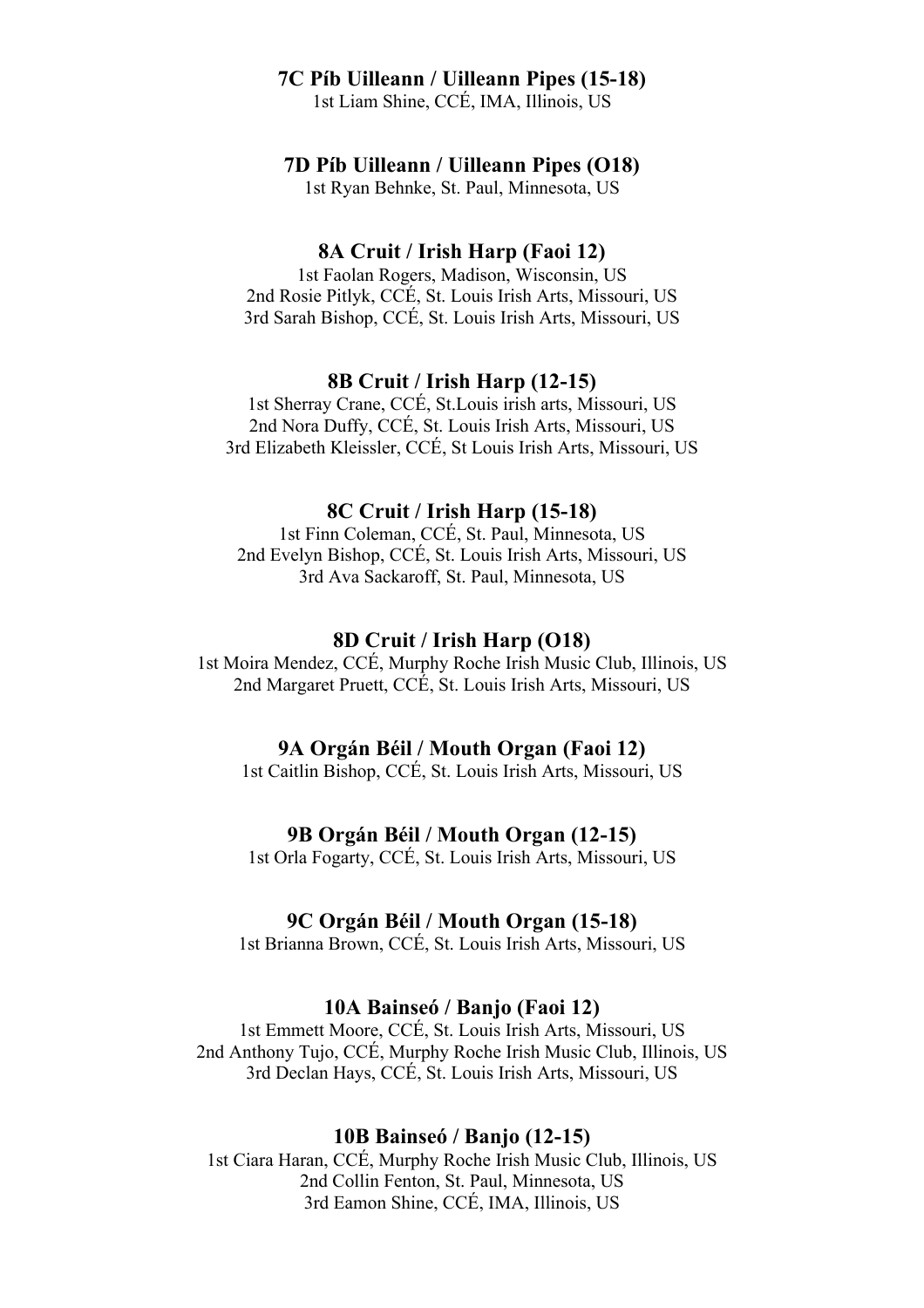## **10C Bainseó / Banjo (15-18)**

1st Morien McBurnie, St. Paul, Minnesota, US 2nd Derek Anderson, St. Paul, Minnesota, US 3rd Luke Duffy, CCÉ, St. Louis Irish Arts, Missouri, US

## **10D Bainseó / Banjo (O18)**

1st Sky Kelsey, CCÉ, Murphy Roche Irish Music Club, Illinois, US 2nd Ian Wilkinson, Wylie, Texas, US 3rd Alan Copley, Riley School of Irish Music, Colorado, US

## **11A Maindilín / Mandolin (Faoi 12)**

1st Molly Mendez, CCÉ, Murphy Roche Irish Music Club, Illinois, US

## **11B Maindilín / Mandolin (12-15)**

1st Ciara Haran, CCÉ, Murphy Roche Irish Music Club, Illinois, US

#### **11C Maindilín / Mandolin (15-18)**

1st Amelia Carnana, CCÉ, Murphy Roche Irish Music Club, Illinois, US 2nd Owen Larsen, St. Paul, Minnesota, US

#### **12B Pianó / Piano (12-15)**

1st Rio Navarro, CCÉ, Killoran Clancy Whelan, California, US 2nd Kaelen Korbel, Scottsville, Kentucky, US

## **13D Mileoidean / Melodeon (O18)**

1st Daniel Curtin, CCÉ, Riley, Ohio, US

## **14B Rogha Gléas / Miscellaneous (12-15)**

1st Orla Fogarty, CCÉ, St. Louis Irish Arts, Missouri, US 2nd Addison Zent, Lake Zurich Il, Illinois, US

#### **14C Rogha Gléas / Miscellaneous (15-18)**

1st Morien McBurnie, St. Paul, Minnesota, US 2nd Carmen Pasquerella, St. Paul, Minnesota, US 3rd Zachariah Vandermeuse-Siteki, St. Paul, Minnesota, US

# **14D Rogha Gléas / Miscellaneous (O18)**

1st Michael O'Connor, CCÉ, St. Louis, Minnesota, US

## **15B Tionlacan / Accompaniment (12-15)**

1st Rio Navarro, CCÉ, Killoran Clancy Whelan, California, US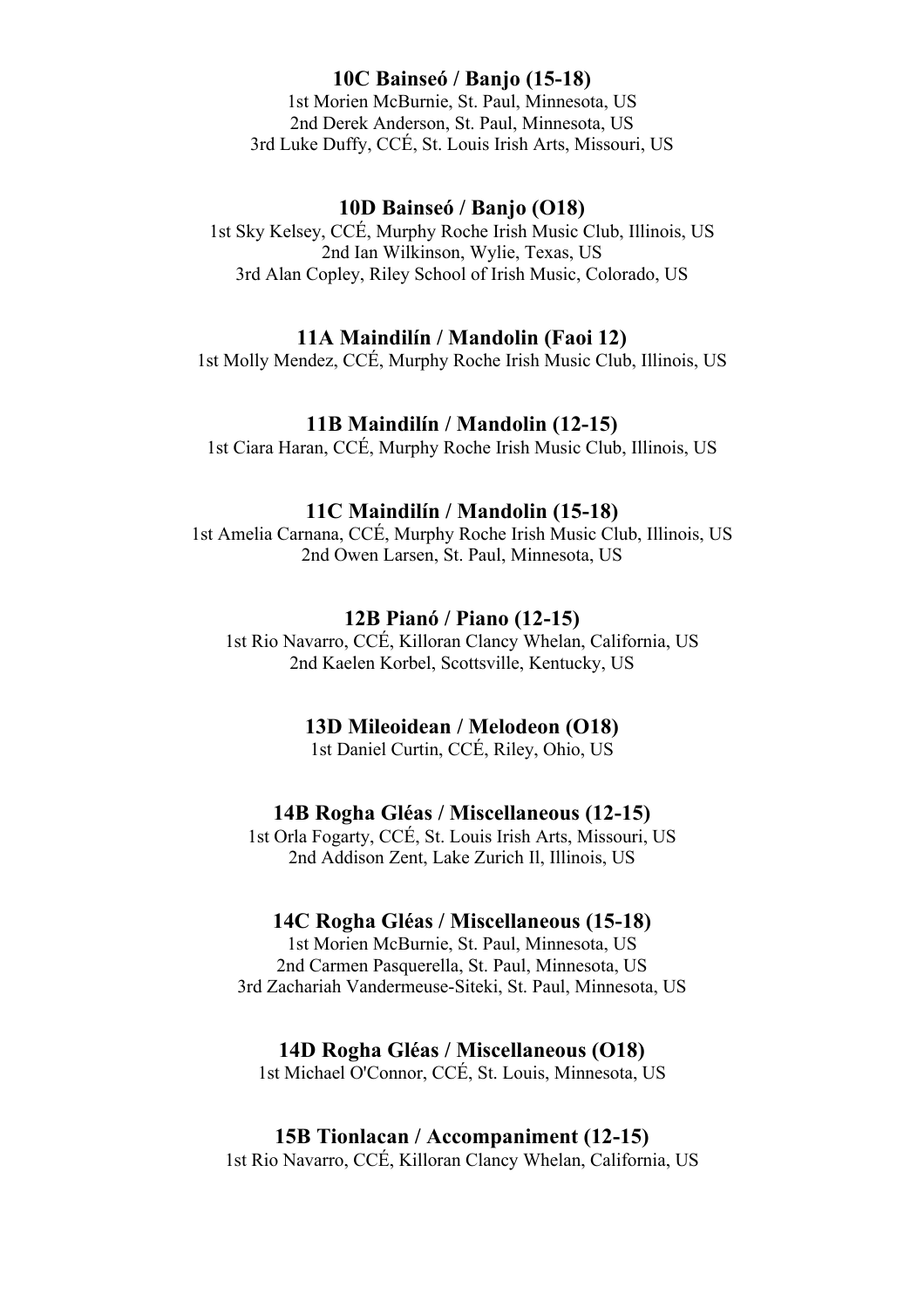## **15C Tionlacan / Accompaniment (15-18)**

1st Morien McBurnie, St. Paul, Minnesota, US 2nd Henry Brandt, St. Paul, Minnesota, US 3rd Olivia Wenner, St. Paul, Minnesota, US

#### **15D Tionlacan / Accompaniment (O18)**

1st Declan McShane, Hinsdale Illinois, US 2nd Liam O'Shea, St. Paul, Minnesota, US

## **16A Bodhrán (Faoi 12)**

1st Atticus Bunn, Nashville, Tennessee, US

## **16B Bodhrán (12-15)**

1st Charlie Casey, CCÉ, St. Louis Irish Arts, Missouri, US 2nd Teddy Brandt, St. Paul, Minnesota, US

#### **16C Bodhrán (15-18)**

1st Zachariah Vandermeuse-Siteki, St. Paul, Minnesota, US

## **17C Drumaí Céilí / Céilí Drums (15-18)**

1st Kira Doppel, CCÉ, Irish Traditions of Atlanta, Georgia, US

#### **18A Foinn Mhalla, Fidil / Fiddle Slow Airs (Faoi 12)**

1st Jack Pitlyk, CCÉ, St. Louis Irish Arts, Missouri, US 2nd Molly Mendez, CCÉ, Murphy Roche Irish Music Club, Illinois, US

#### **18B Foinn Mhalla, Fidil / Fiddle Slow Airs (12-15)**

1st Claire Vanorny, St. Paul, Minnesota, US 2nd Madeline Wonio, CCÉ, St. Louis Irish Arts, Missouri, US 3rd Gwen Harkey, CCÉ, St. Louis Irish Arts, Missouri, US

#### **18C Foinn Mhalla, Fidil / Fiddle Slow Airs (15-18)**

1st Ella Boeckmann, CCÉ, St. Louis Irish Arts, Missouri, US 2nd Orla Ryan, CCÉ, IMA, Illinois, US 3rd Kira Doppel, CCÉ, Irish Traditions of Atlanta, Georgia, US

#### **18D Foinn Mhalla, Fidil / Fiddle Slow Airs (O18)**

1st Anne Harrigan, CCÉ, Murphy Roche Irish Music Club, Illinois, US 2nd Grace Broadhead, CCÉ, Sliabh Sandia, New Mexico, US 3rd Tiffany Moore, CCÉ, Murphy Roche Irish Music Club, Illinois, US

## **19D Foinn Mhalla, Píb Uilleann / Uilleann Pipes Slow Airs (O18)**

1st Ryan Behnke, St. Paul, Minnesota, US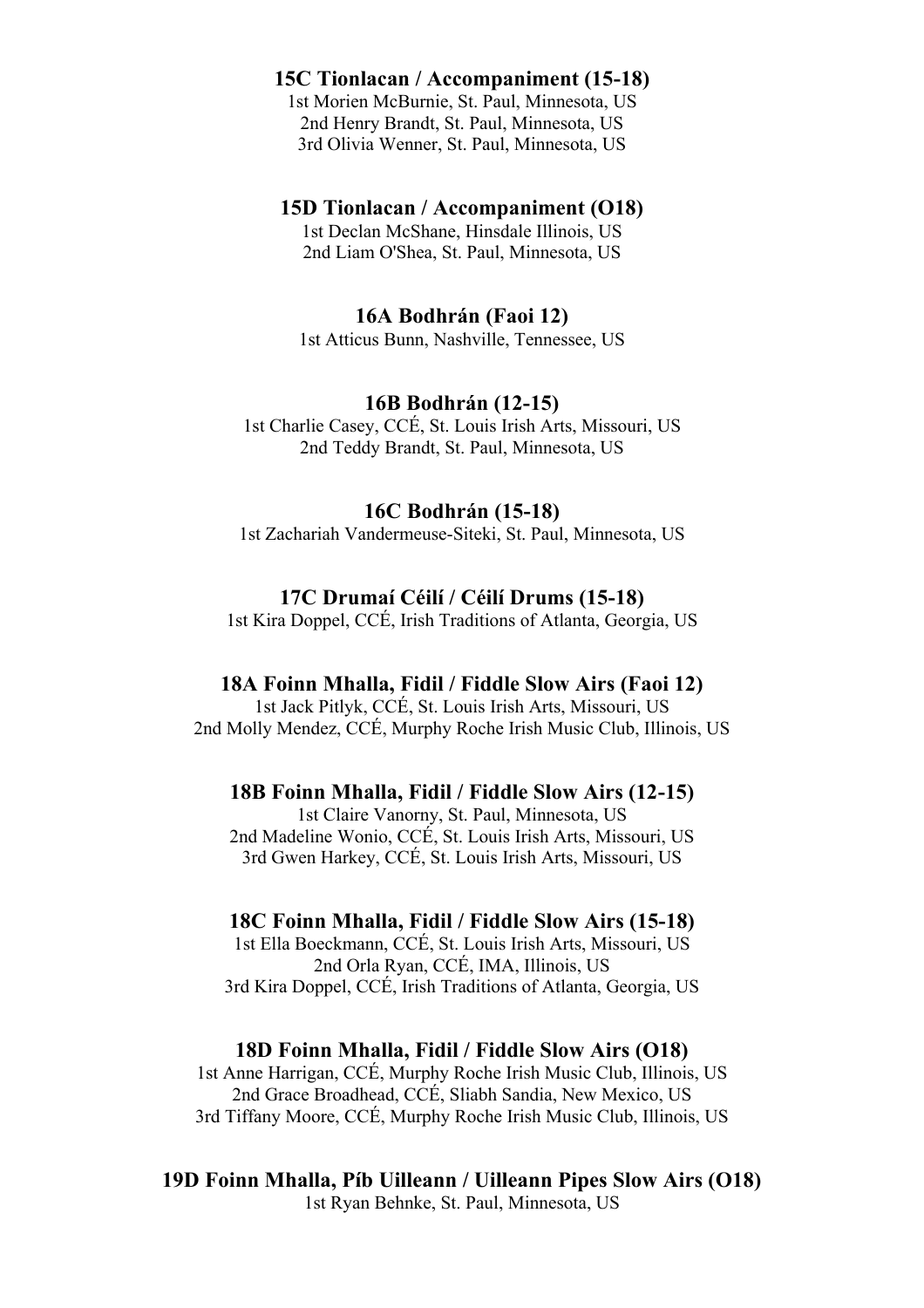## **20B Foinn Mhalla, Feadóg Mhór / Flute Slow Airs (12-15)** 1st Ginger Anderson, St. Paul, Minnesota, US 2nd Katya Roberts, St. Paul, Minnesota, US

**20C Foinn Mhalla, Feadóg Mhór / Flute Slow Airs (15-18)** 1st Carmen Pasquerella, St. Paul, Minnesota, US 2nd Ava Sackaroff, St. Paul, Minnesota, US

# **20D Foinn Mhalla, Feadóg Mhór / Flute Slow Airs (O18)**

1st Kell Chole, CCÉ, Murphy Roche Irish Music Club, Illinois, US

# **21A Foinn Mhalla, Feadóg / Whistle Slow Airs (Faoi 12)**

1st Caitlin Bishop, CCÉ, St. Louis Irish Arts, Missouri, US

## **21B Foinn Mhalla, Feadóg / Whistle Slow Airs (12-15)**

1st Katya Roberts, St. Paul, Minnesota, US 2nd Ginger Anderson, St. Paul, Minnesota, US

## **21C Foinn Mhalla, Feadóg / Whistle Slow Airs (15-18)** 1st Carmen Pasquerella, St. Paul, Minnesota, US

#### **21D Foinn Mhalla, Feadóg / Whistle Slow Airs (O18)** 1st Anthony Cahill, Dallas, TX, Texas, US

# **22A Foinn Mhalla, Cruit / Harp Slow Airs (Faoi 12)**

1st Sarah Bishop, CCÉ, St. Louis Irish Arts, Missouri, US

# **22B Foinn Mhalla, Cruit / Harp Slow Airs (12-15)**

1st Elizabeth Kleissler, CCÉ, St Louis Irish Arts, Missouri, US

# **23A Ceol Beirte / Duets (Faoi 12)**

1st Faolan Rogers, Ossian Rogers, Madison, Wisconsin, US 2nd Caitlin Bishop, Eliana Harkey, CCÉ, St. Louis Irish Arts, Missouri, US 3rd Henry Miller, Owen Crowe, St. Paul, Minnesota, US

# **23B Ceol Beirte / Duets (12-15)**

1st Claire Vanorny, Ginger Anderson, St. Paul, Minnesota, US 2nd Fiona Ryan, Mary O'Reilly, CCÉ, IMA, Illinois, US 3rd Collin Fenton, John Anderson, St. Paul, Minnesota, US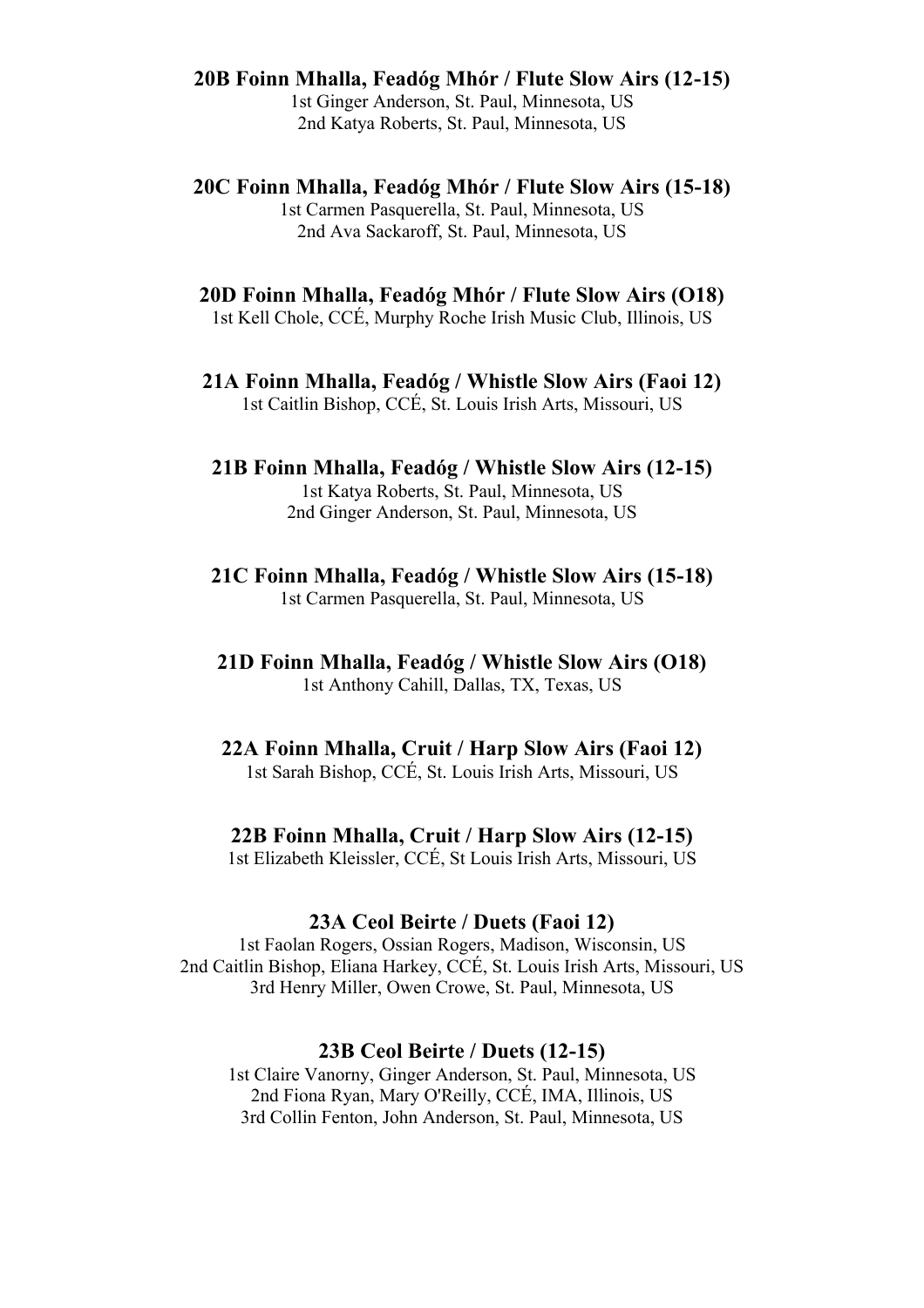## **23C Ceol Beirte / Duets (15-18)**

1st Carmen Pasquerella, Ava Sackaroff, St. Paul, Minnesota, US 2nd Owen Larsen, Morien McBurnie, St. Paul, Minnesota, US 3rd Luke Duffy, Brianna Brown, CCÉ, St. Louis Irish Arts, Missouri, US

## **23D Ceol Beirte / Duets (O18)**

1st Orla Ryan, Sean Ryan, CCÉ, IMA, Illinois, US 2nd Shannon Muenchow, Alan Copley, None, Montana, US

## **24B Ceol Trír / Trios (12-15)**

1st Sarah Bishop, Grace Fogarty, Elizabeth Kleissler, CCÉ, St. Louis Irish Arts, Missouri, US 2nd Daniel Gutting, Sherray Crane, Grace Feise, CCÉ, St. Louis Irish Arts, Missouri, US 3rd Charlie Casey, Lizzie Pruett, Nora Duffy, CCÉ, St. Louis Irish Arts, Missouri, US

### **24D Ceol Trír / Trios (O18)**

1st Sean Ryan, Clodagh Ryan, Orla Ryan, CCÉ, IMA, Illinois, US

## **25B Bannaí Céilí / Céilí Band (12-15)**

1st Murphy Roche Junior Ceili Band, CCÉ, Murphy Roche Irish Music Club, Illinois, US 2nd Frank Pasquerella Céilí Band, Center for Irish Music, St. Paul, Minnesota, US

## **25C Bannaí Céilí / Céilí Band (15-18)**

1st Frank Burke Ceili Band, CCÉ, IMA, Illinois, US 2nd Nick Coleman Céilí Band, Center for Irish Music, St. Paul, Minnesota, US

#### **25D Bannaí Céilí / Céilí Band (O18)**

1st The Broken Pledge, CCÉ, IMA, Illinois, US 2nd Indianapolis Ceili Band, CCÉ, Indianapolis Irish Arts, Indiana, US

## **26A Grúpaí Ceoil (Faoi 12)**

1st St. Louis Irish Arts, CCÉ, St. Louis Irish Arts, Missouri, US

#### **26B Grúpaí Ceoil (12-15)**

1st Murphy Roche Junior Grupa Cheoil, CCÉ, Murphy Roche Irish Music Club, Illinois, US

## **26C Grúpaí Ceoil (15-18)**

1st Center for Irish Music, St. Paul, Minnesota, US 2nd St. Louis Irish Arts, CCÉ, St. Louis Irish Arts, Missouri, US

## **26D Grúpaí Ceoil (O18)**

1st St. Louis Irish Arts, CCÉ, St. Louis Irish Arts, Missouri, US 2nd An Luan - Center for Irish Music, St. Paul, Minnesota, US 3rd Murphy Roche Senior Grupa Cheoil, CCÉ, Murphy Roche Irish Music Club, Illinois, US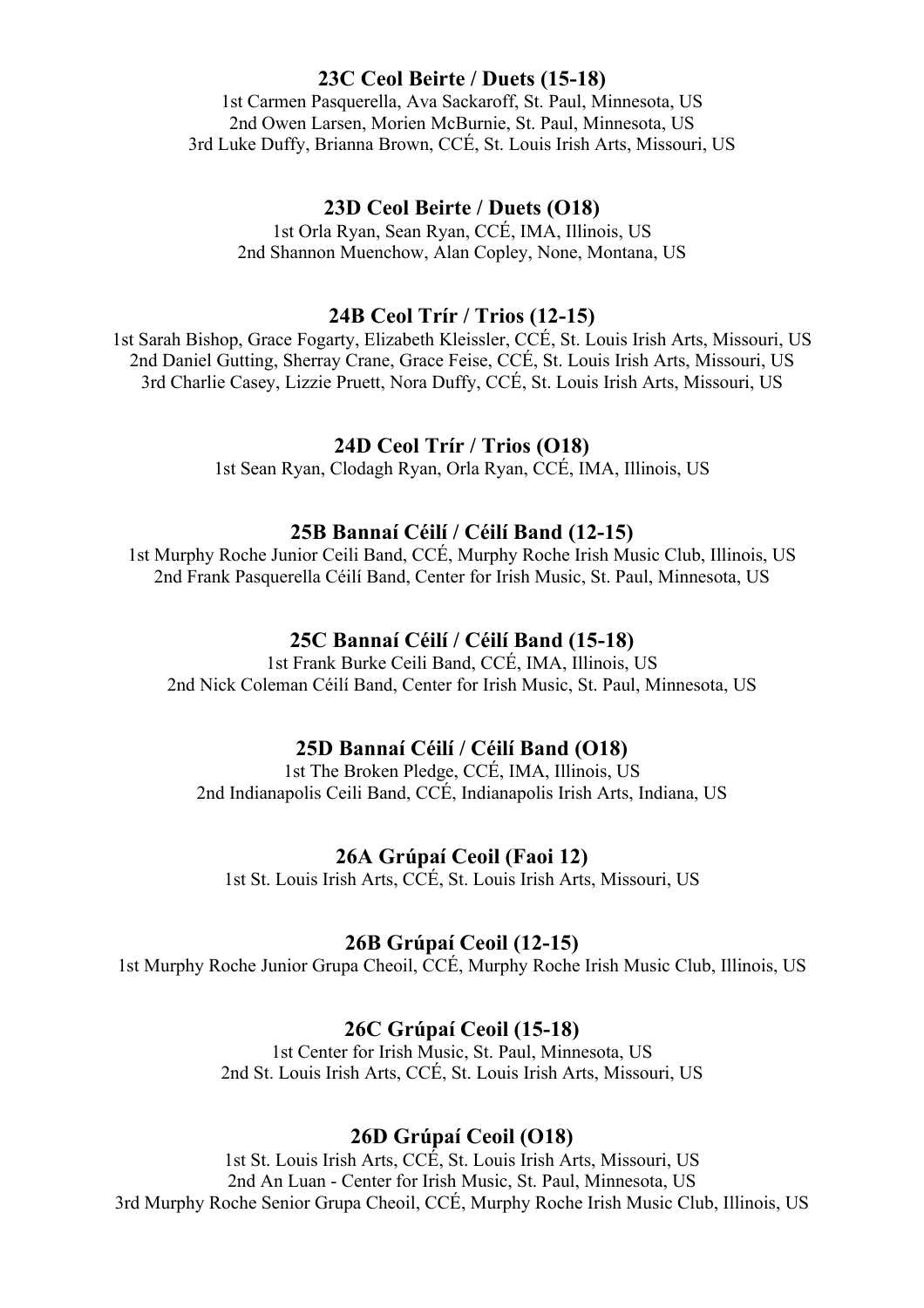## **29F Bannaí Máirseála, Rogha Ghléas / Miscellaneous Marching Bands (Faoi 18)**

1st St. Louis Irish Arts, CCÉ, St. Louis Irish Arts, Missouri, US

**31A Amhránaíocht ar an Sean Nós (Mná) / Irish Singing (Ladies) (Faoi 12)** 1st Imogen Kiley, CCÉ, Murphy Roche Irish Music Club, Illinois, US

**31B Amhránaíocht ar an Sean Nós (Mná) / Irish Singing (Ladies) (12-15)** 1st Catherine Hodes, CCÉ, St. Louis Irish Arts, Missouri, US

**31C Amhránaíocht ar an Sean Nós (Mná) / Irish Singing (Ladies) (15-18)** 1st Margaret Hilliard, CCÉ, DIMA, Michigan, US

## **33A English Singing (Ladies) / Amhráin Bhéarla (Mná) (Faoi 12)**

1st Ciara Cange, CCÉ, St. Louis Irish Arts, Missouri, US 2nd Eliana Harkey, CCÉ, St. Louis Irish Arts, Missouri, US 3rd Imogen Kiley, CCÉ, Murphy Roche Irish Music Club, Illinois, US

**33B English Singing (Ladies) / Amhráin Bhéarla (Mná) (12-15)**

1st Catherine Hodes, CCÉ, St. Louis Irish Arts, Missouri, US 2nd Gwen Harkey, CCÉ, St. Louis Irish Arts, Missouri, US

**33C English Singing (Ladies) / Amhráin Bhéarla (Mná) (15-18)** 1st Margaret Hilliard, CCÉ, DIMA, Michigan, US 2nd Nora Hays, CCÉ, St. Louis Irish Arts, Missouri, US

## **33D English Singing (Ladies) / Amhráin Bhéarla (Mná) (O18)**

1st Alberta Lathan, CCÉ, Indianapolis Irish Arts, Indiana, US

**34A English Singing (Men) / Amhráin Bhéarla (Fir) (Faoi 12)**

1st Declan Hays, CCÉ, St. Louis Irish Arts, Missouri, US

## **36A Portaireacht / Lilting (Faoi 12)**

1st Eliana Harkey, CCÉ, St. Louis Irish Arts, Missouri, US

## **36B Portaireacht / Lilting (12-15)**

1st Gwen Harkey, CCÉ, St. Louis Irish Arts, Missouri, US

## **36C Portaireacht / Lilting (15-18)**

1st Evelyn Bishop, CCÉ, St. Louis Irish Arts, Missouri, US